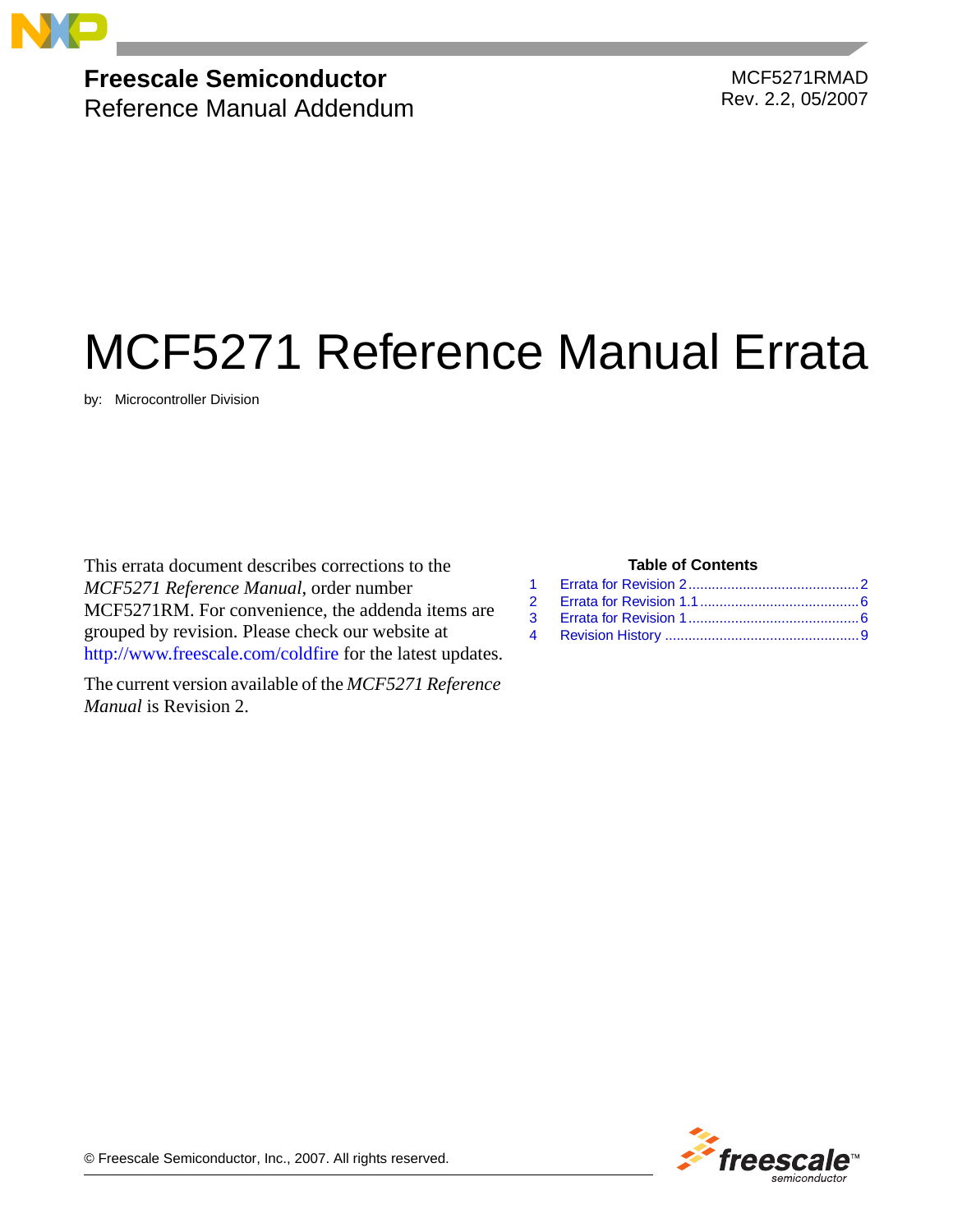

## <span id="page-1-0"></span>**1 Errata for Revision 2**

#### **Table 1. MCF5271RM Rev 2 Errata**

| Location                  | <b>Description</b>                                                                                                                                                                                          |
|---------------------------|-------------------------------------------------------------------------------------------------------------------------------------------------------------------------------------------------------------|
| Figure 1-1/Page 1-3       | Remove INTC1 from block diagram.<br>Change instance of CIM to "CCM and Reset Controller".                                                                                                                   |
| Section 1.3.1/Page 1-7    | Change "Chip Integration Module (CIM)" to "Chip Configuration Module (CCM)".<br>Move Reset sub-bullet (and its sub-bullets) up one level.                                                                   |
| Section 1.3.15/Page 1-11  | Remove INTC1 and mention of two interrupt controllers in section. Only one interrupt<br>controller is present on this deivce.                                                                               |
| Table 2-1/Page 2-4        | Change SD_CKE pin location from 139 to "-" for the 160QFP device.                                                                                                                                           |
| Table $2-1$ /Page $2-5$   | Change QSPI_CS1 pin location from "-" to 139 for the 160QFP device.                                                                                                                                         |
| Table 2-1/Page 2-6        | Change DT3IN pin's alternate 2 function from "-" to QSPI_CS2.<br>Change DT3OUT pin's alternate 2 function from "-" to QSPI_CS3.                                                                             |
| Table 3-1/Page 3-4        | Remove last sentence in C bit field description.                                                                                                                                                            |
| Table 3-5/Page 3-8        | Change PC's Written with MOVEC entry to "No".                                                                                                                                                               |
| Section 3.4/Page 3-9      | Change last bullet to "Use of separate system stack pointers for user and supervisor<br>modes"                                                                                                              |
| Section 3.5/Page 3-10     | Change last sentence in fourth paragraph (step 2) to "The IACK cycle is mapped to special<br>locations within the interrupt controller's address space with the interrupt level encoded in<br>the address." |
| Figure 4-9/Page 4-14      | Add minus sign to the exponent so that it is " $-(i + 1 - N)$ ".                                                                                                                                            |
| Table 5-3/Page 5-7        | Change reset value of ACR0, ACR1 to "See Section" since some of the bits are undefined<br>after reset.                                                                                                      |
| Figure 5-2/Page 5-7       | Change CACR fields to R/W, since they may be read via the debug module.                                                                                                                                     |
| Table 5-5/Page 5-10       | For split instruction/data cache entry, swap text in parantheses in the description field.<br>Instruction cache uses the upper half of the arrays, while data cache uses the lower half.                    |
| Figure 5-3/Page 5-11      | Change reset value of ACR: Bits 31-16, 14-13, 6-5, and 2 are undefined, and other bits are<br>cleared.<br>Change ACR fields to R/W, since they may be read via the debug module.                            |
| Section 5.2.1.2/Page 5-11 | Change note to:                                                                                                                                                                                             |
|                           | <b>NOTE</b>                                                                                                                                                                                                 |
|                           | Peripheral (IPSBAR) space should not be cached. The<br>combination of the CACR defaults and the two ACRn<br>registers must define the non-cacheable attribute for<br>this address space.                    |
| Figure 6-1/Page 6-2       | Change RAMBAR fields to R/W, since they may be read via the debug module.                                                                                                                                   |
| Section 8.3.2.11/Page 8-8 | Remove mention of INTC1.                                                                                                                                                                                    |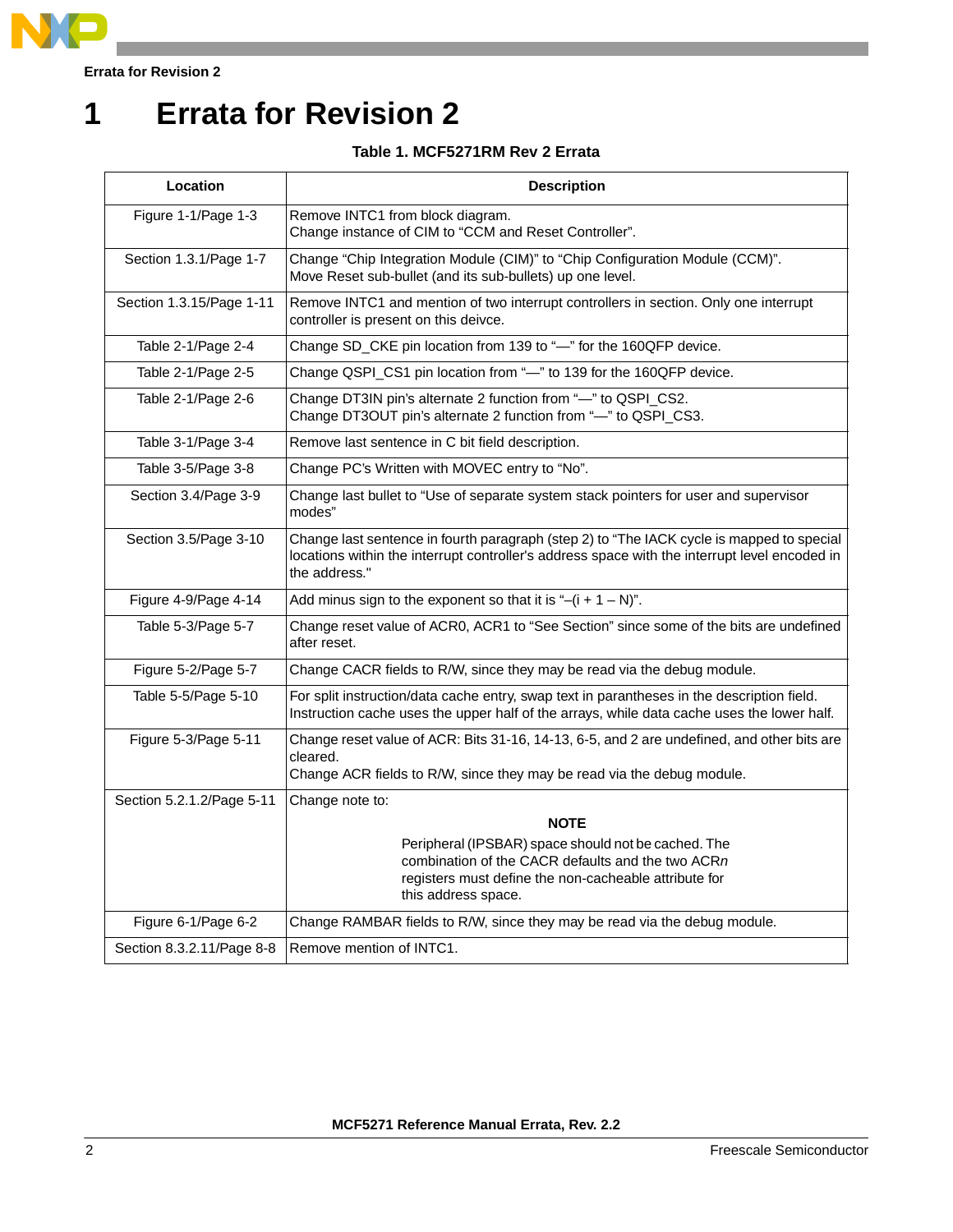

a sa kacamatan ing Kabupatèn Kabupatèn Ing

| Table 1. MCF5271RM Rev 2 Errata (continued) |  |  |
|---------------------------------------------|--|--|
|---------------------------------------------|--|--|

| Location               | <b>Description</b>                                                                                                |
|------------------------|-------------------------------------------------------------------------------------------------------------------|
|                        | Section 11.2.1.1/Page 11-3 After the first paragraph add the following note:                                      |
|                        | <b>NOTE</b>                                                                                                       |
|                        | Accessing reserved IPSBAR memory space could                                                                      |
|                        | result in an unterminated bus cycle that causes the                                                               |
|                        | core to hang. Only a hard reset will allow the core to<br>recover from this state. Therefore, all bus accesses to |
|                        | <b>IPSBAR</b> space should fall within a module's memory                                                          |
|                        | map space.                                                                                                        |
| Table 11-11/Page 11-16 | Replace INTC1 with - in PACR7[ACCESS_CTRL0] entry.                                                                |
| Table 12-1/Page 12-5   | Change SD_CKE pin location from 139 to "-" for the 160QFP device.                                                 |
| Table 12-1/Page 12-6   | Change QSPI_CS1 pin location from "-" to 139 for the 160QFP device.                                               |
| Table 12-1/Page 12-8   | Change DT3IN pin's alternate 2 function from "-" to QSPI_CS2.                                                     |
|                        | Change DT3OUT pin's alternate 2 function from "-" to QSPI CS3.                                                    |
| Table 12-9/Page 12-19  | Change footnote from "of the RCSC field in the CIM reset configuration register." to " of                         |
|                        | the RCR[RCSC] field in the reset controller."                                                                     |
| Table 12-10/Page 12-20 | In PAR_TSIZ1 field change CIM to CCM.                                                                             |
|                        | In PAR_TSIZ0 field change CIM to CCM.                                                                             |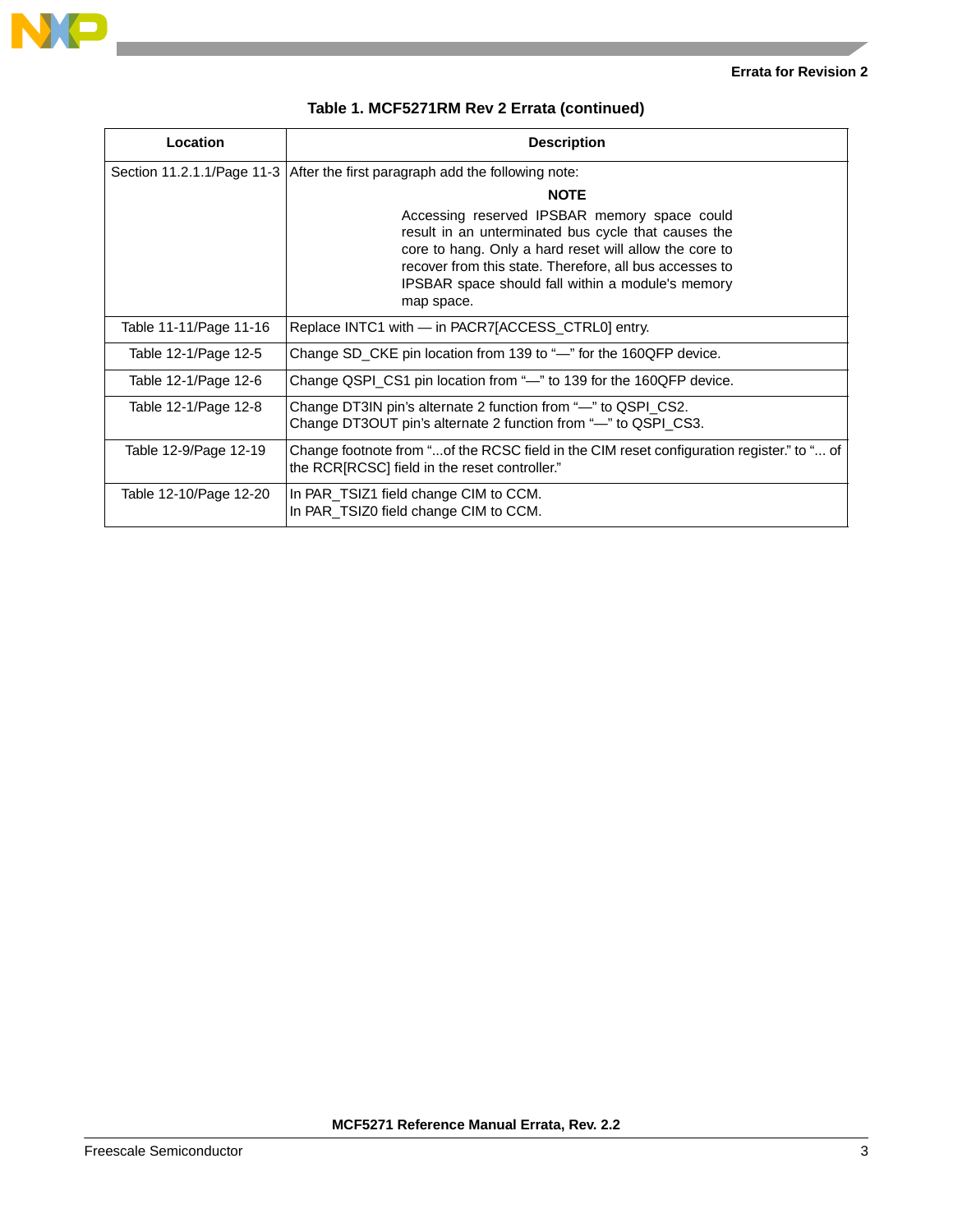

| Location                                                              | <b>Description</b>                                                                                                                |                                 |                                   |                                              |  |
|-----------------------------------------------------------------------|-----------------------------------------------------------------------------------------------------------------------------------|---------------------------------|-----------------------------------|----------------------------------------------|--|
| Table 13-1/Page 13-3                                                  | Replace table with the one below to better illustrate the interrupt priority and level<br>assignments.                            |                                 |                                   |                                              |  |
|                                                                       |                                                                                                                                   | Interrupt<br>Level<br>ICR[IL]   | Priority<br>ICR[IP]               | <b>Supported Interrupt</b><br><b>Sources</b> |  |
|                                                                       |                                                                                                                                   |                                 | 7<br>6<br>5<br>4                  | #8-63                                        |  |
|                                                                       |                                                                                                                                   | $\overline{7}$                  | (Mid-point)                       | #7 (IRQ7)                                    |  |
|                                                                       |                                                                                                                                   |                                 | 3<br>$\overline{\mathbf{c}}$<br>1 | #8-63                                        |  |
|                                                                       |                                                                                                                                   |                                 | 0                                 |                                              |  |
|                                                                       |                                                                                                                                   |                                 | $7 - 4$                           | $#8 - 63$                                    |  |
|                                                                       |                                                                                                                                   | 6                               | (Mid-point)                       | #6 (IRQ6)                                    |  |
|                                                                       |                                                                                                                                   |                                 | $3 - 0$                           | $#8 - 63$                                    |  |
|                                                                       |                                                                                                                                   |                                 | $7 - 4$                           | $#8 - 63$                                    |  |
|                                                                       |                                                                                                                                   | 5                               | - (Mid-point)                     | #5 (IRQ5)                                    |  |
|                                                                       |                                                                                                                                   |                                 | $3 - 0$                           | $#8 - 63$                                    |  |
|                                                                       |                                                                                                                                   |                                 | $7 - 4$                           | $#8 - 63$                                    |  |
|                                                                       |                                                                                                                                   | 4                               | (Mid-point)                       | #4 (IRQ4)                                    |  |
|                                                                       |                                                                                                                                   |                                 | $3 - 0$                           | $#8 - 63$                                    |  |
|                                                                       |                                                                                                                                   | 3                               | $7 - 4$                           | $#8 - 63$                                    |  |
|                                                                       |                                                                                                                                   |                                 | - (Mid-point)<br>$3 - 0$          | #3 (IRQ3)<br>#8-63                           |  |
|                                                                       |                                                                                                                                   |                                 | $7 - 4$                           | $#8 - 63$                                    |  |
|                                                                       |                                                                                                                                   | $\overline{2}$                  | (Mid-point)                       | #2 (IRQ2)                                    |  |
|                                                                       |                                                                                                                                   |                                 | $3 - 0$                           | #8-63                                        |  |
|                                                                       |                                                                                                                                   |                                 | $7 - 4$                           | $#8 - 63$                                    |  |
|                                                                       |                                                                                                                                   | 1                               | - (Mid-point)                     | #1 (IRQ1)                                    |  |
|                                                                       |                                                                                                                                   |                                 | $3 - 0$                           | #8-63                                        |  |
| Table 13-2/Page 13-5                                                  | Remove global IACK registers space row as it is not supported, since there is only one<br>interrupt controller.                   |                                 |                                   |                                              |  |
| Section 13.2.1.6.1/Page<br>$13 - 13$                                  | Remove instance of INTC1.                                                                                                         |                                 |                                   |                                              |  |
|                                                                       | Section 13.2.1.7/Page 13-15 Remove last paragraph as there is no global IACK space.                                               |                                 |                                   |                                              |  |
| Figure 14-2/Page 14-3                                                 | Remove this second figure as it is incorrect for this device. The figure preceding it on page<br>14-2 (without DREQ3) is correct. |                                 |                                   |                                              |  |
| Section 14.4/Page 14-13                                               | Remove last sentence in this section starting with "BCRn decrements" since SAA bit is<br>not supported.                           |                                 |                                   |                                              |  |
| Section 14.4.4.1/Page 14-16 Remove instances of eTPU in this section. |                                                                                                                                   | Change DREQ[32:0] to DREQ[2:0]. |                                   |                                              |  |
| Figure 14-9/Page 14-17                                                | Change CLKIN to CLKOUT<br>Add overbars to TS, CS, and TA.<br>Remove extra figure that contains A[31:0].                           |                                 |                                   |                                              |  |
| Section 14.4.4.1/Page 14-17                                           | Remove all text and figures in this section starting with "Since bus timings"                                                     |                                 |                                   |                                              |  |

#### **Table 1. MCF5271RM Rev 2 Errata (continued)**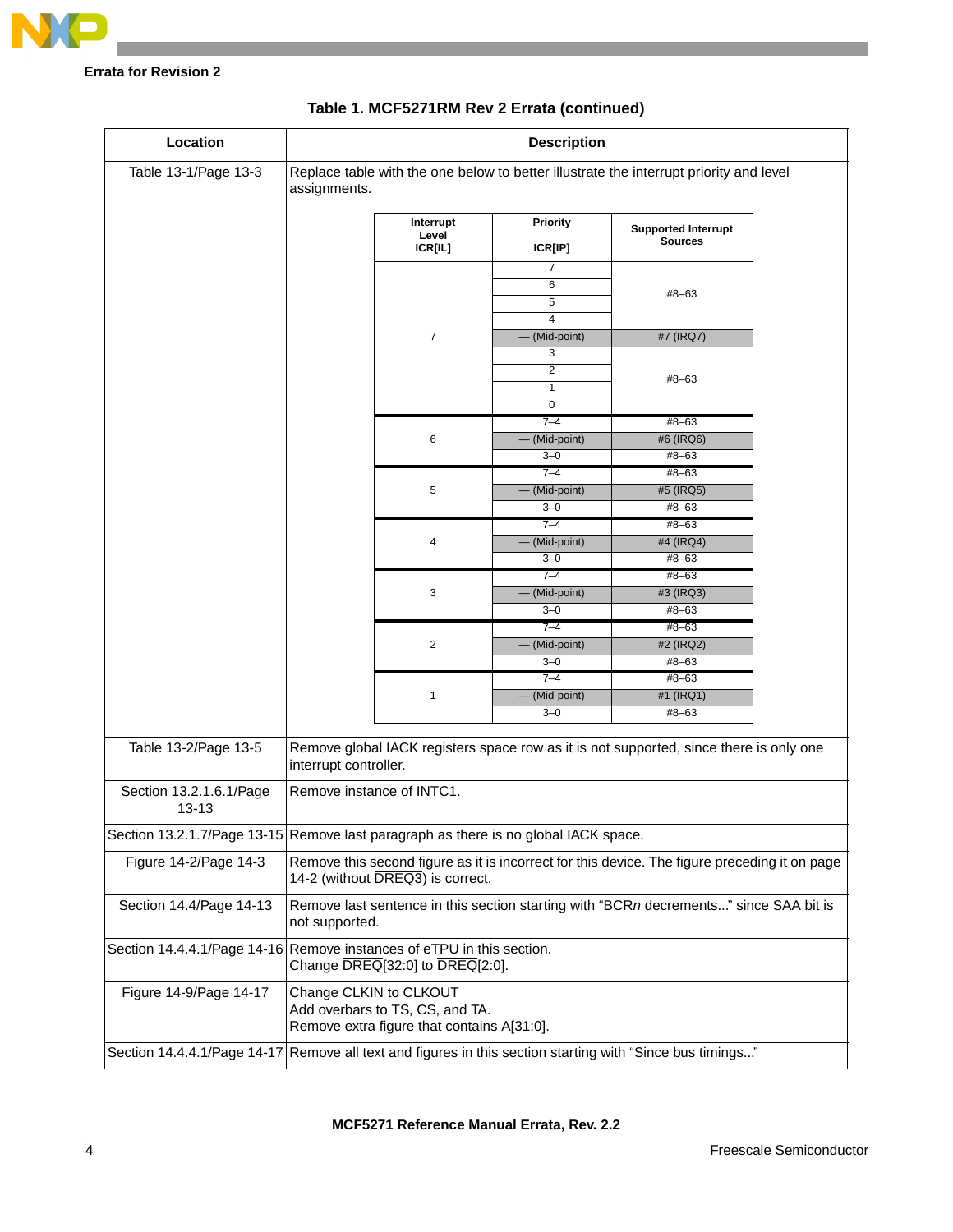a sa kacamatan ing Kabupatèn Kabupatèn Ing



| Location                  | <b>Description</b>                                                                                                                                                                                                                                                                                                                                                                                                                                                                                                                                                                                                                                                                                                                                                                                                                                                                                                                                                                                                                                                                                                                                                                                                                                                                                                                                                                                                                                                                                                                                   |
|---------------------------|------------------------------------------------------------------------------------------------------------------------------------------------------------------------------------------------------------------------------------------------------------------------------------------------------------------------------------------------------------------------------------------------------------------------------------------------------------------------------------------------------------------------------------------------------------------------------------------------------------------------------------------------------------------------------------------------------------------------------------------------------------------------------------------------------------------------------------------------------------------------------------------------------------------------------------------------------------------------------------------------------------------------------------------------------------------------------------------------------------------------------------------------------------------------------------------------------------------------------------------------------------------------------------------------------------------------------------------------------------------------------------------------------------------------------------------------------------------------------------------------------------------------------------------------------|
| Figure 15-3/Page 15-4     | Figure incorrectly shows that EPDDR is 16-bits wide. Change to an 8-bit register with each<br>EPDDn bit a one-bit field from bits 7-1 to match Table 15-4.                                                                                                                                                                                                                                                                                                                                                                                                                                                                                                                                                                                                                                                                                                                                                                                                                                                                                                                                                                                                                                                                                                                                                                                                                                                                                                                                                                                           |
| Figure 16-2/Page 16-5     | Re-labeled the WS states in the timing diagram. The first should be IWS to indicate that the<br>length of this wait state is determined by CSCR[IWS]. The rest of the wait states should be<br>IWS/SWWS to indicate that either CSCR[IWS] or CSCR[SWWS] determine the length of<br>the wait state depending on the value of CSCR[AA].                                                                                                                                                                                                                                                                                                                                                                                                                                                                                                                                                                                                                                                                                                                                                                                                                                                                                                                                                                                                                                                                                                                                                                                                                |
| Figure 16-3/Page 16-5     | Re-labeled the WS states in the timing diagram. The first should be IWS to indicate that the<br>length of this wait state is determined by CSCR[IWS]. The rest of the wait states should be<br>IWS/SRWS to indicate that either CSCR[IWS] or CSCR[SRWS] determine the length of the<br>wait state depending on the value of CSCR[AA].<br>Change Write labels on the data signals to Read.                                                                                                                                                                                                                                                                                                                                                                                                                                                                                                                                                                                                                                                                                                                                                                                                                                                                                                                                                                                                                                                                                                                                                            |
| Table 18-5/Page 18-8      | Add the following note to the DACRn[CBM] field description:<br>Note: It is important to set CBM according to the location of the command bit.                                                                                                                                                                                                                                                                                                                                                                                                                                                                                                                                                                                                                                                                                                                                                                                                                                                                                                                                                                                                                                                                                                                                                                                                                                                                                                                                                                                                        |
| Table 19-1/Page 19-5      | Correct MIB block counters end address to IPSBAR + 0x12FF.                                                                                                                                                                                                                                                                                                                                                                                                                                                                                                                                                                                                                                                                                                                                                                                                                                                                                                                                                                                                                                                                                                                                                                                                                                                                                                                                                                                                                                                                                           |
| Table 19-3/Page 19-8      | Add RMON_R_DROP with an IPSBAR Offset of 0x1280 and a description of 'Count of<br>frames not counted correctly'.                                                                                                                                                                                                                                                                                                                                                                                                                                                                                                                                                                                                                                                                                                                                                                                                                                                                                                                                                                                                                                                                                                                                                                                                                                                                                                                                                                                                                                     |
| Section 19.3.6/Page 19-38 | Add the following subsection entitled "Duplicate Frame Transmission":<br>The FEC fetches transmit buffer descriptors (TxBDs) and the corresponding transmit data<br>continuously until the transmit FIFO is full. It does not determine whether the TxBD to be<br>fetched is already being processed internally (as a result of a wrap). As the FEC nears the<br>end of the transmission of one frame, it begins to DMA the data for the next frame. In order<br>to remain one BD ahead of the DMA, it also fetches the TxBD for the next frame. It is<br>possible that the FEC will fetch from memory a BD that has already been processed but not<br>yet written back (that is, it is read a second time with the R bit still set). In this case, the data<br>is fetched and transmitted again.<br>Using at least three TxBDs fixes this problem for large frames, but not for small frames. To<br>ensure correct operation for either large or small frames, one of the following must be true:<br>• The FEC software driver ensures that there is always at least one TxBD with the ready<br>bit cleared.<br>• Every frame uses more than one TxBD and every TxBD but the last is written back<br>immediately after the data is fetched.<br>$\bullet$ The FEC software driver ensures a minimum frame size, $n$ . The minimum number of<br>TxBDs is then (Tx FIFO Size $\div (n + 4)$ ) rounded up to the nearest integer (though the<br>result cannot be less than three). The default Tx FIFO size is 192 bytes; this size is<br>programmable. |
| Figure 28-8/Page 28-7     | Move SKMR[CTRM, DKP] bit fieldsfrom 11-7 to 12-8.                                                                                                                                                                                                                                                                                                                                                                                                                                                                                                                                                                                                                                                                                                                                                                                                                                                                                                                                                                                                                                                                                                                                                                                                                                                                                                                                                                                                                                                                                                    |
| Table 28-2/Page 28-8      | Correct bit locations for CTRM and DKP fields:<br>31-13 Reserved<br>$12 - 9$<br><b>CTRM</b><br><b>DKP</b><br>8<br>$7 - 5$<br>Reserved                                                                                                                                                                                                                                                                                                                                                                                                                                                                                                                                                                                                                                                                                                                                                                                                                                                                                                                                                                                                                                                                                                                                                                                                                                                                                                                                                                                                                |
| Table 30-13/Page 30-13    | Add the following note to the PBR[Address] field description:<br>Note: PBR[0] should always be loaded with a 0.                                                                                                                                                                                                                                                                                                                                                                                                                                                                                                                                                                                                                                                                                                                                                                                                                                                                                                                                                                                                                                                                                                                                                                                                                                                                                                                                                                                                                                      |
| Table 30-21/Page 30-36    | Change CSR's initial state to 0x0000_0000.                                                                                                                                                                                                                                                                                                                                                                                                                                                                                                                                                                                                                                                                                                                                                                                                                                                                                                                                                                                                                                                                                                                                                                                                                                                                                                                                                                                                                                                                                                           |
| Table A-2/Page A-2        | Change entry in row IPSBAR+0x00_0D00 from INTC1 to Reserved.                                                                                                                                                                                                                                                                                                                                                                                                                                                                                                                                                                                                                                                                                                                                                                                                                                                                                                                                                                                                                                                                                                                                                                                                                                                                                                                                                                                                                                                                                         |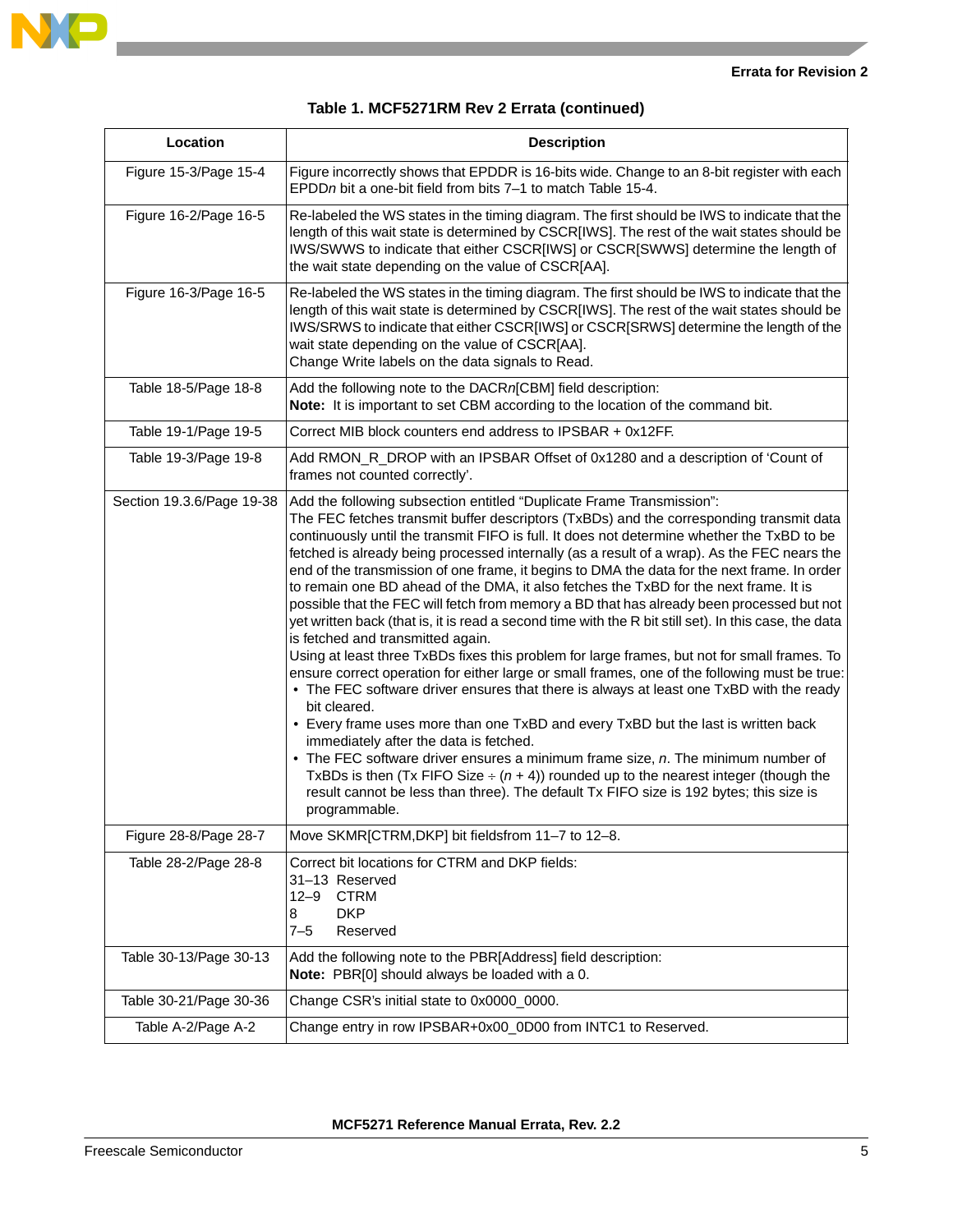

### <span id="page-5-0"></span>**2 Errata for Revision 1.1**

#### **Table 2. MCF5271RM Rev 1.1 Errata**

| Location               | <b>Description</b>                                                                                                                                        |
|------------------------|-----------------------------------------------------------------------------------------------------------------------------------------------------------|
| Table 2-1/Page 2-5     | ERXER direction should be input, ETXEN direction should be output.                                                                                        |
| Table 2-8/Page 2-11    | ERXER direction should be input.                                                                                                                          |
| Table 7-3/Page 7-7     | Footnote should read: "In 1:1 mode for the MCF5271, $f_{svs} = 2 \times f_{ref 1:1}$ "                                                                    |
| Table 9-8/Page 9-8     | Default output pad drive strength should be partial instead of full.                                                                                      |
| Table 9-8/Page 9-9     | Footnote #2: Changed which pins do not affect reset configuration: "The D[31:26, 23:22,<br>18:17, 15:0] pins do not affect reset configuration."          |
| Table 12-1/Page 12-6   | ERXER direction should be input, ETXEN direction should be output.                                                                                        |
| Table 12-10/Page 12-22 | Change an erroneous TSIZ1 to TSIZ0 in the PAR TSIZ0 entry.                                                                                                |
| Throughout Chapter 16  | Replace instances of D[19:18] with D[20:19].                                                                                                              |
| Figure 20-1/Page 20-2  | Change value in divide by box to 4096 instead of 8192.                                                                                                    |
| Figure 28-7/Page 28-15 | Replace entries with "Bytes 5-7 + Parity" with "Bytes 5-8" to reduce confusion. The parity is<br>included in the last bit of each byte, not the 8th byte. |

### <span id="page-5-1"></span>**3 Errata for Revision 1**

#### **Table 3. MCF5271RM Rev 1 Errata**

| Location                 | <b>Description</b>                                                                                                                                                                                                                                                                                                                                                                                                                                                             |
|--------------------------|--------------------------------------------------------------------------------------------------------------------------------------------------------------------------------------------------------------------------------------------------------------------------------------------------------------------------------------------------------------------------------------------------------------------------------------------------------------------------------|
| Throughout               | Core frequency has been improved and device is now available in 150MHz versions.<br>Update all core frequency references from 100MHz to 150MHz and all internal bus<br>frequencies from 50MHz to 75MHz.                                                                                                                                                                                                                                                                        |
| Throughout               | Remove overbar from DACKn signals, as they are not asserted low.                                                                                                                                                                                                                                                                                                                                                                                                               |
| Throughout               | Replace RSTI with RESET and RSTO with RSTOUT.                                                                                                                                                                                                                                                                                                                                                                                                                                  |
| Table 2-5/Page 2-9       | Byte Strobes function column should say: "BSO controls access to the least significant byte<br>lane of data, and $\overline{BS3}$ controls access to the most significant byte lane of data." and also<br>"Note that most SDRAMs associate DQM3 with the MSB, in which case BS3 should be<br>connected to the SDRAM's DQM3 input."                                                                                                                                             |
| Table 2-13/Page 2-15     | Added entry in table for PSTCLK output signal. "PSTCLK indicates when the development<br>system should sample PST and DDATA values."                                                                                                                                                                                                                                                                                                                                           |
| Figure 3-7/Page 3-18     | The reset value of D1[DCSIZ] is 0x0 and the reset value of D1[RAM1SIZ] is 0x8. Table 3-11<br>is correct                                                                                                                                                                                                                                                                                                                                                                        |
| Table 6-1/Page 6-3       | In SPV bit field description, fix cross-reference to Section "Memory Base Address Register<br>(RAMBAR)". It should be Section 11.2.1.2 instead of 8.4.2.                                                                                                                                                                                                                                                                                                                       |
| Section 7.1.3.5/Page 7-6 | The PLL cannot be stopped when the device enters stop mode. Remove paragraphs 3-6<br>and add in their place "During stop mode, the PLL continues to run. The external<br>CLKOUT signal may be enabled or disabled when the device enters stop mode,<br>depending on the LPCR[STPMD] bit settings. The external CLKOUT output pin may be<br>disabled to lower power consumption via the SYNCR[DISCLK] bit. The external<br>CLKOUT pin function is enabled by default at reset." |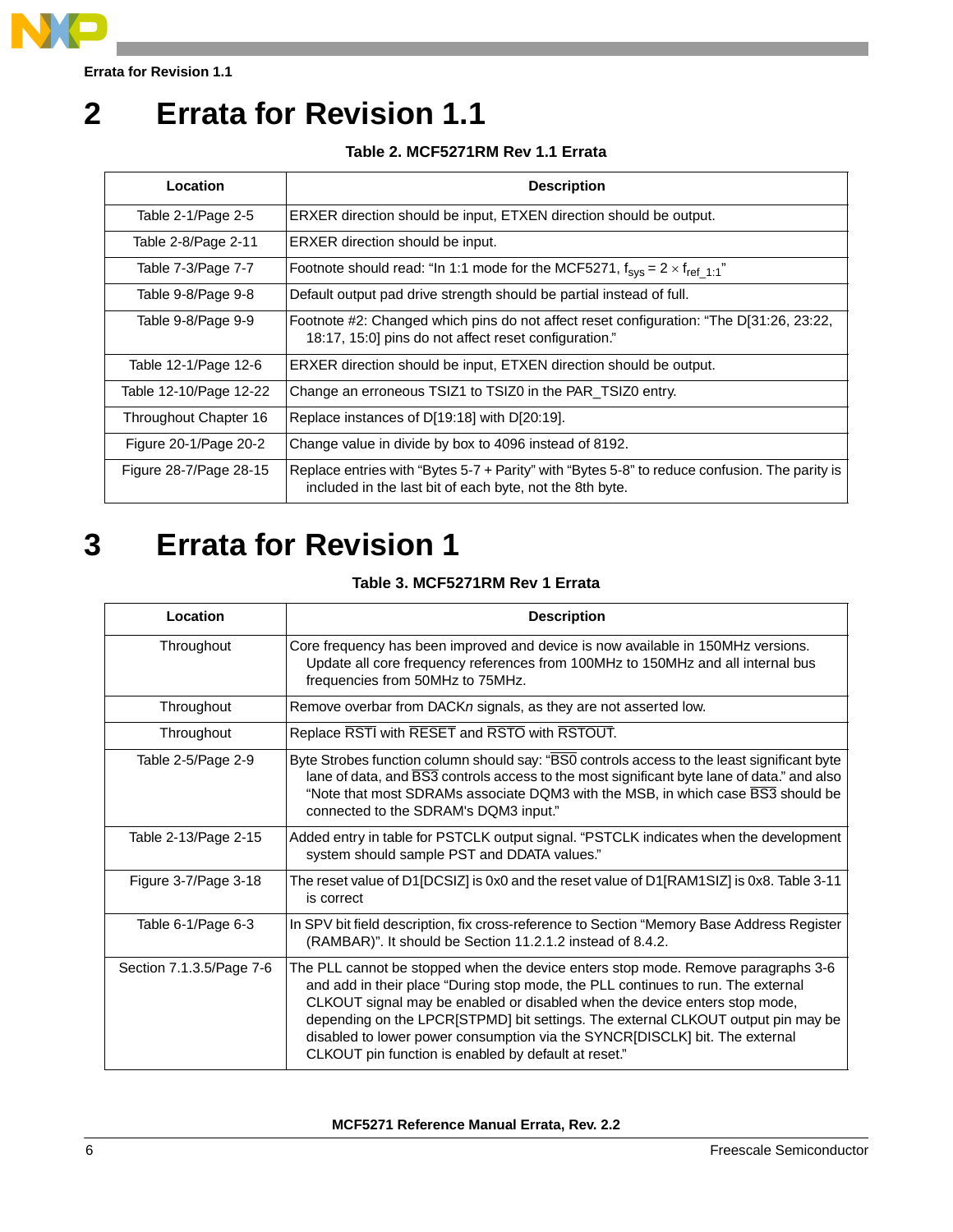

a sa kacamatan ing Kabupatèn Kabupatèn Ing

| Location                   | <b>Description</b>                                                                                                                                                                                                                                                                                                                                                                                |
|----------------------------|---------------------------------------------------------------------------------------------------------------------------------------------------------------------------------------------------------------------------------------------------------------------------------------------------------------------------------------------------------------------------------------------------|
| Table 7-5/Page 7-9         | The first equation in footnote #1 in the MFD bit description field is incorrect. It should be:<br>"f <sub>sys</sub> = f <sub>ref</sub> $\times$ 2(MFD + 2)/2 <sup>RFD</sup> " instead of f <sub>sys/2</sub> .                                                                                                                                                                                     |
| Table 7-5/Page 7-9         | The second equation in footnote #1 in the MFD bit description field is incorrect. It should be:<br>"f <sub>ref</sub> $\times$ 2(MFD + 2) $\leq$ 150MHz" instead 50MHz                                                                                                                                                                                                                             |
| Section 7.4.3/Page 7-15    | First paragraph, the default core frequency is one and a half times the reference frequency<br>after reset instead of two times the reference frequency. An MFD = $0b001$ is 2x not 6x.                                                                                                                                                                                                           |
| Table 7-11/Page 7-30       | Delete 4th and 5th rows on this page, as the PLL cannot be disabled in stop mode.                                                                                                                                                                                                                                                                                                                 |
| Table 8-4/Page 8-4         | The description of bits 2-0 is missing from the LPCR Field Description table. These should<br>be included with the following description: "Reserved, should be cleared."                                                                                                                                                                                                                          |
| Section 8.3.2.3/Page 8-6   | Corrected second paragraph since the core watchdog cannot reset the device. Second<br>paragraph should read "When enabled, the core watchdog can bring the device out of<br>low-power mode via a core watchdog interrupt. This system setup must meet the<br>conditions specified in Section 8.3.1, "Low-Power Modes" for the core watchdog interrupt<br>to bring the part out of low-power mode. |
| Section 8.3.2.16/Page 8-10 | The PLL cannot be stopped when the device enters stop mode. Remove paragraphs 2-5<br>and add in their place "During stop mode, the PLL continues to run. The external<br>CLKOUT signal may be enabled or disabled when the device enters stop mode,<br>depending on the LPCR[STPMD] bit settings."                                                                                                |
| Table 9-1/Page 9-2         | Reset config override signals should be D[25:24, 21:19, 16] instead of D[26:24, 21, 19:16].                                                                                                                                                                                                                                                                                                       |
| Section 9.2.3/Page 9-3     | Section title should be "D[25:24, 21:19, 16]" instead of "D[26:24, 21, 19:16]"                                                                                                                                                                                                                                                                                                                    |
| Figure 9-3/Page 9-5        | Unreserved RCON register bits should be read only.                                                                                                                                                                                                                                                                                                                                                |
| Table 9-7/Page 9-8         | Reset config override signals should be D[25:24, 21:19, 16] instead of D[26:24, 21, 19:16].                                                                                                                                                                                                                                                                                                       |
| Table 9-8/Page 9-8         | Chip mode heading should be D16 only, since D26 & D17 have no affect on the selected<br>chip mode. Master mode (default) is selected by asserting D16. Deasserting D16 during<br>RCON assertion at reset places the device in a reserved mode.                                                                                                                                                    |
| Table 9-8/Page 9-8         | Remove "RCON[2]=0" in boot device default configuration field.                                                                                                                                                                                                                                                                                                                                    |
| Table 9-8/Page 9-9         | Remove "RCON[7:6]=10" from clock mode default configuration field. Footnote 5 added:<br>"There is no default configuration for clock mode selection. The actual values for the<br>CLKMOD pins must always be driven during reset. Once out of reset, the CLKMOD pins<br>have no effect on the clock mode selection."                                                                              |
| Table 9-8/Page 9-9         | "Chip select configuration" entry for setting D[25:24]=11, should read "PADDR[7:5] =<br>$\overline{CS}[6:4]$ " instead of "PADDR[7:6] = $\overline{CS}[6:4]$ "                                                                                                                                                                                                                                    |
| Table 9-8/Page 9-9         | Footnote #2: Changed which pins do not affect reset configuration: "The D[31:26, 23:22,<br>20:17, 15:0] pins do not affect reset configuration."                                                                                                                                                                                                                                                  |
| Section 9.4.2/Page 9-9     | The MODE field is in the RCON register instead of the CCR.                                                                                                                                                                                                                                                                                                                                        |
| Table 9-9/Page 9-9         | Remove MODE[2] and MODE[1] columns since the MODE field is only one bit wide and<br>also D26 and D17 have no affect on chip configuration mode selection.                                                                                                                                                                                                                                         |
| Figure 14-9/Page 14-17     | DACKn is only asserted for a single clock cycle. All other signals (TS, CS, TA, R/W, and<br>A[23:0] are subsequently moved one cycle sooner.                                                                                                                                                                                                                                                      |
| Section 16.2.1/Page 16-1   | An overbar should be placed over the CS[7:0] in the section heading.<br>The last sentence should read: "Port size for $\overline{\text{CS0}}$ is configured by the logic levels of<br>D[20:19] when RSTOUT negates and RCON is asserted."                                                                                                                                                         |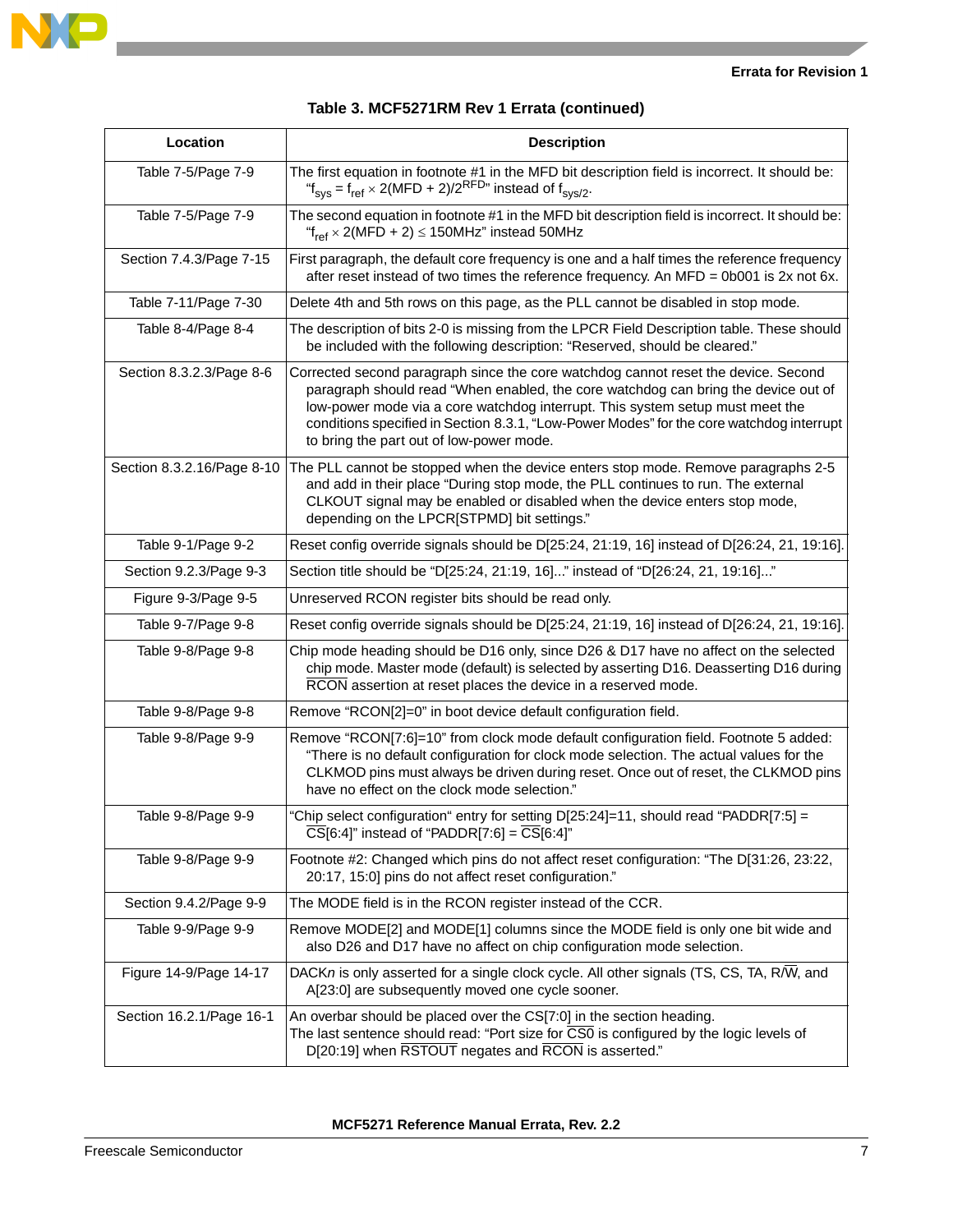

| Location                                      | <b>Description</b>                                                                                                                                                                                                                                                                                                                                                                                                |
|-----------------------------------------------|-------------------------------------------------------------------------------------------------------------------------------------------------------------------------------------------------------------------------------------------------------------------------------------------------------------------------------------------------------------------------------------------------------------------|
| Table 16-6/Page 16-9                          | In the CSMRn[BAM] bit description, the first example BAM bit setting is incorrect. Change<br>from 0x0008 to 0x0001.                                                                                                                                                                                                                                                                                               |
|                                               | Section 18.3.4.1/Page 18-10 Add Note "Because the device has 24 external address lines, the maximum SDRAM<br>address size is 128 Mbits."                                                                                                                                                                                                                                                                          |
| Chapter 19                                    | The maximum buffer size of the FEC is 2032 bytes. Replace all instances of 2047 with 2032.<br>R_BUF_SIZE is at bit position 10:4 in the EMRBR register. Therefore the maximum<br>setting is \$7F0 which equals 2032.                                                                                                                                                                                              |
| Figure 19-24/Page 19-28                       | Change EMRBR register address to "IPSBAR + 0x1188" instead of "IPSBAR +0x11B8".                                                                                                                                                                                                                                                                                                                                   |
| Table 22-3/Page 22-6                          | The MODE16 bit field description should read: "Selects the increment mode for the timer.<br>MODE16 $=$ 1 is intended to exercise the upper bits of the 32-bit timer in diagnostic software<br>without requiring the timer to count through its entire dynamic range. When set, the<br>counter's upper 16 bits mirror its lower 16 bits. All 32 bits of the counter are still compared<br>to the reference value." |
| Figure 24-17/Page 24-18                       | Remove 16-bit divider blocks from both timer inputs, as it is not available when using an<br>external clock source.                                                                                                                                                                                                                                                                                               |
| Section 24.4.1.2.2/Page<br>24-19              | Change equation to: Baudrate = $f_{extc}/(16$ or 1), since the 16-bit divider is not available when<br>using an external clock source.                                                                                                                                                                                                                                                                            |
| Section 26.4.1/Page 26-15                     | Swap steps 4 & 5 and change "(without padding) in bits" to "(without padding) in bytes".                                                                                                                                                                                                                                                                                                                          |
| Section 26.4.2.1/Page 26-16                   | Swap steps 4 & 5.                                                                                                                                                                                                                                                                                                                                                                                                 |
| Section 26.4.2.2/Page 26-16 Swap steps 4 & 5. |                                                                                                                                                                                                                                                                                                                                                                                                                   |
| Section 26.4.2.3/Page 26-17 Swap steps 8 & 9. |                                                                                                                                                                                                                                                                                                                                                                                                                   |
| Section 26.4.3/Page 26-18                     | Swap steps 8 & 9.                                                                                                                                                                                                                                                                                                                                                                                                 |
| Section 26.4.4/Page 26-18                     | Swap steps 6 & 7.                                                                                                                                                                                                                                                                                                                                                                                                 |
| Section 26.4.5/Page 26-18                     | Swap steps 7 & 8.                                                                                                                                                                                                                                                                                                                                                                                                 |
| Figure 28-8/Page 28-7                         | Change SKMR[CTRM] bit field to straddle bits 11-8.                                                                                                                                                                                                                                                                                                                                                                |
| Table 28-2/Page 28-8                          | Change the first 4 SKMR bit fields bit numbers to 31-12, 11-8, 7, & 6-5.                                                                                                                                                                                                                                                                                                                                          |
| Section 28.3.1/Page 28-19                     | Remove last sentence of section, as this refers to internal logic only.                                                                                                                                                                                                                                                                                                                                           |
| Section 28.4.1/Page 28-20                     | Swap steps 9 & 10.                                                                                                                                                                                                                                                                                                                                                                                                |
| Section 28.4.2/Page 28-20                     | Swap steps 9 & 10.<br>Swap steps 23 & 24.                                                                                                                                                                                                                                                                                                                                                                         |
| Table 30-1/Page 30-2                          | Change CLKOUT to PSTCLK.                                                                                                                                                                                                                                                                                                                                                                                          |
| Figure 30-2/Page 30-2                         | Change CLKOUT to PSTCLK.                                                                                                                                                                                                                                                                                                                                                                                          |
| Figure 30-41/Page 30-48                       | Change pin 24 from CLKOUT to PSTCLK.                                                                                                                                                                                                                                                                                                                                                                              |

### **Table 3. MCF5271RM Rev 1 Errata (continued)**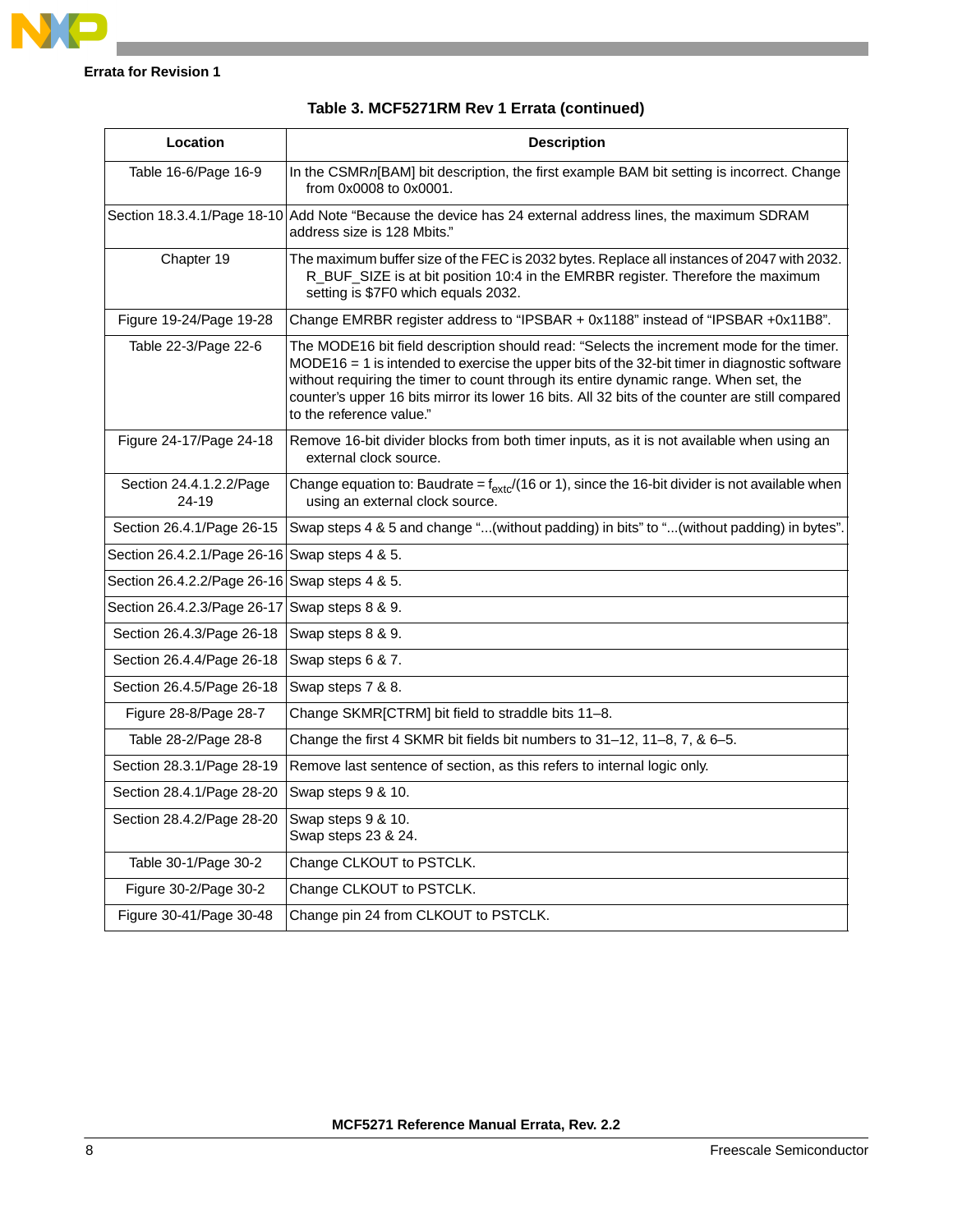

### <span id="page-8-0"></span>**4 Revision History**

<span id="page-8-1"></span>[Table 4](#page-8-1) provides a revision history for this document.

#### **Table 4. Revision History Table**

| <b>Rev. Number</b>                                     | <b>Substantive Changes</b>                                                                                                                                                                                                                                                                                                                                                                                                                                                                                                                                                                                                                                             | Date of Release |  |
|--------------------------------------------------------|------------------------------------------------------------------------------------------------------------------------------------------------------------------------------------------------------------------------------------------------------------------------------------------------------------------------------------------------------------------------------------------------------------------------------------------------------------------------------------------------------------------------------------------------------------------------------------------------------------------------------------------------------------------------|-----------------|--|
| 1.0                                                    | • Initial release.                                                                                                                                                                                                                                                                                                                                                                                                                                                                                                                                                                                                                                                     | 11/2004         |  |
| 1.1                                                    | • Added D1 reset value errata.<br>• Added FEC max buffer size errata.                                                                                                                                                                                                                                                                                                                                                                                                                                                                                                                                                                                                  | 01/2005         |  |
| 1.2                                                    | • Added FEC EMRBR address errata.                                                                                                                                                                                                                                                                                                                                                                                                                                                                                                                                                                                                                                      | 03/2005         |  |
| 1.3                                                    | • Added core & internal bus frequency improvement.<br>• Added RSTI/RSTO errata.<br>• Added multiple PSTCLK errata.<br>• Added SPV bit field cross-reference errata.<br>• Added multiple errata regarding the PLL unable to be stopped during stop<br>mode.<br>• Added MFD bit field errata.<br>• Added Section 7.4.3 default core frequency errata.<br>• Added core watchdog reset errata.<br>• Added chip select configuration entry errata.<br>• Added CSMRn[BAM] example errata.<br>• Added SDRAM address line note errata.<br>• Added DMA Timer MODE16 bit errata.<br>• Added MDHA & SKHA application examples errata.<br>• Added the SKMR[CTRM] bit field errata. | 04/2005         |  |
| The below errata were added for MCF5271RM Revision 1.1 |                                                                                                                                                                                                                                                                                                                                                                                                                                                                                                                                                                                                                                                                        |                 |  |
| 1.4                                                    | • Added PAR_TSIZ0 errata.<br>• Added D[19:18]->D[20:19] errata.<br>• Corrected previous errata with Table 9-8, Footnote #2                                                                                                                                                                                                                                                                                                                                                                                                                                                                                                                                             | 07/2005         |  |
| 1.5                                                    | • Added ERXER and ETXER direction errata in Chapter 2 and 12.<br>• Added default output pad drive strength<br>• Added Table 7-3 footnote errata.<br>• Added SKHA parity errata.<br>• Added UART external clock source, 16-bit divider errata.                                                                                                                                                                                                                                                                                                                                                                                                                          | 08/2005         |  |
| 1.6                                                    | • Added watchdog timer divide-by value errata.                                                                                                                                                                                                                                                                                                                                                                                                                                                                                                                                                                                                                         | 07/2006         |  |
| The below errata were added for MCF5271RM Revision 2   |                                                                                                                                                                                                                                                                                                                                                                                                                                                                                                                                                                                                                                                                        |                 |  |
| $\overline{c}$                                         | • Added QSPI_CS/SD_CKE pin location errata.<br>• Added DT3IN/DT3OUT alternate 2 functionality errata.                                                                                                                                                                                                                                                                                                                                                                                                                                                                                                                                                                  | 08/2006         |  |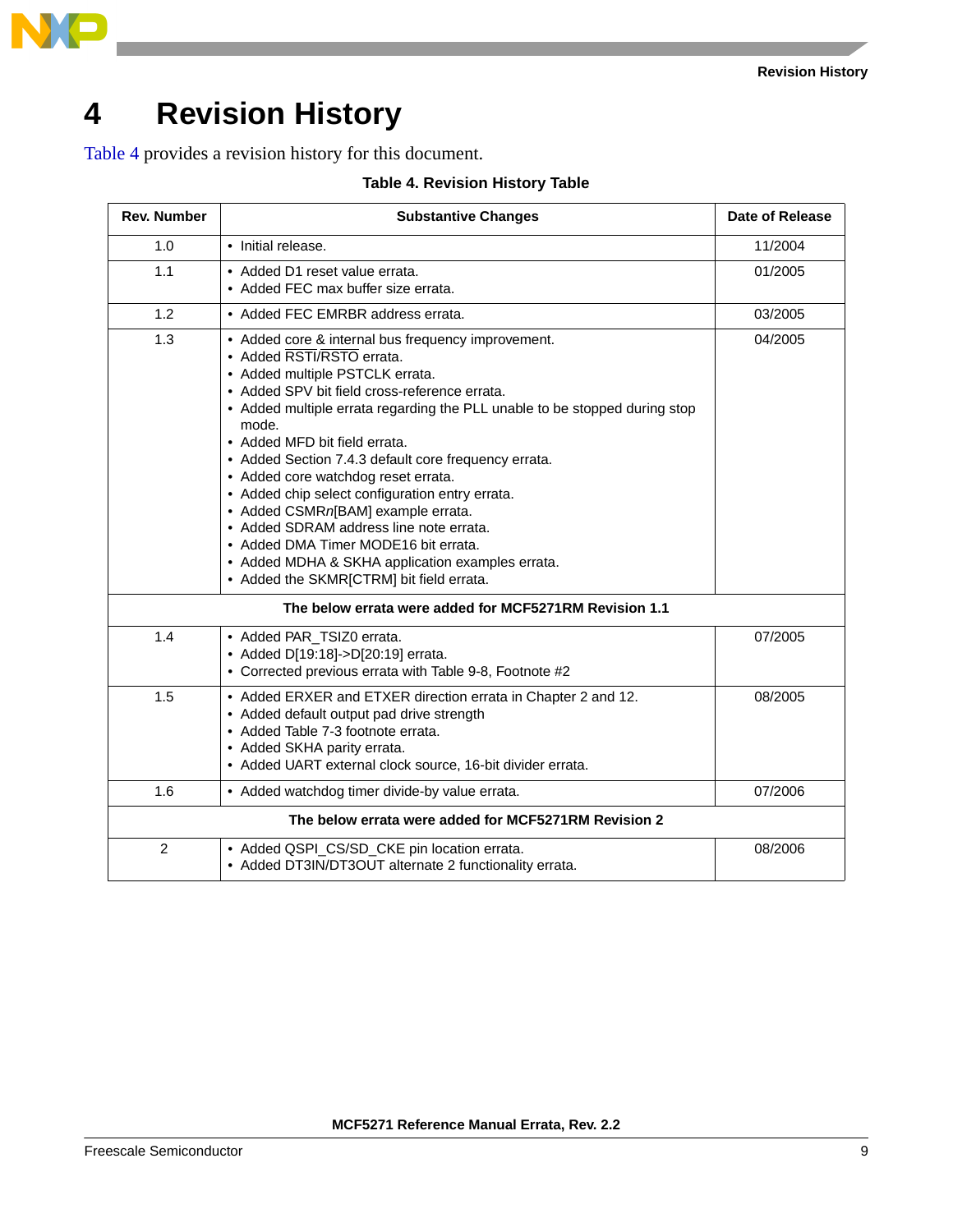

#### **Revision History**

| <b>Rev. Number</b> | <b>Substantive Changes</b>                                                                                                                                                                                                                                                                                                                                                                                                                                                                                                                                                                                                                                                                                              | Date of Release |
|--------------------|-------------------------------------------------------------------------------------------------------------------------------------------------------------------------------------------------------------------------------------------------------------------------------------------------------------------------------------------------------------------------------------------------------------------------------------------------------------------------------------------------------------------------------------------------------------------------------------------------------------------------------------------------------------------------------------------------------------------------|-----------------|
| 2.1                | • Added RMON_R_DROP counter errata.                                                                                                                                                                                                                                                                                                                                                                                                                                                                                                                                                                                                                                                                                     | 11/2006         |
| 2.2                | • Added various core, EMAC, cache, SRAM and debug chapter errata.<br>• Added CLKIN to CLKOUT errata.<br>• Added FEC MIB counter memory map errata.<br>• Added "Duplicate Frame Transmission" section to FEC chapter.<br>• Added DACRn[CBM] field description note.<br>• Added secondary wait state timing diagram errata.<br>• Added SKMR[CTRM, DKP] errata.<br>• Added CIM/CCM errata.<br>• Added multiple INTC1 errata.<br>• Added EPDDR figure errata.<br>• Added DMA figure errata.<br>• Added DMA external request and acknowledge operation section errata.<br>• Added DMA SAA bit errata.<br>• Added interrupt level/priority table.<br>• Added IPSBAR note in SCM chapter.<br>• Added global IACK space errata. | 05/2007         |

#### **Table 4. Revision History Table (continued)**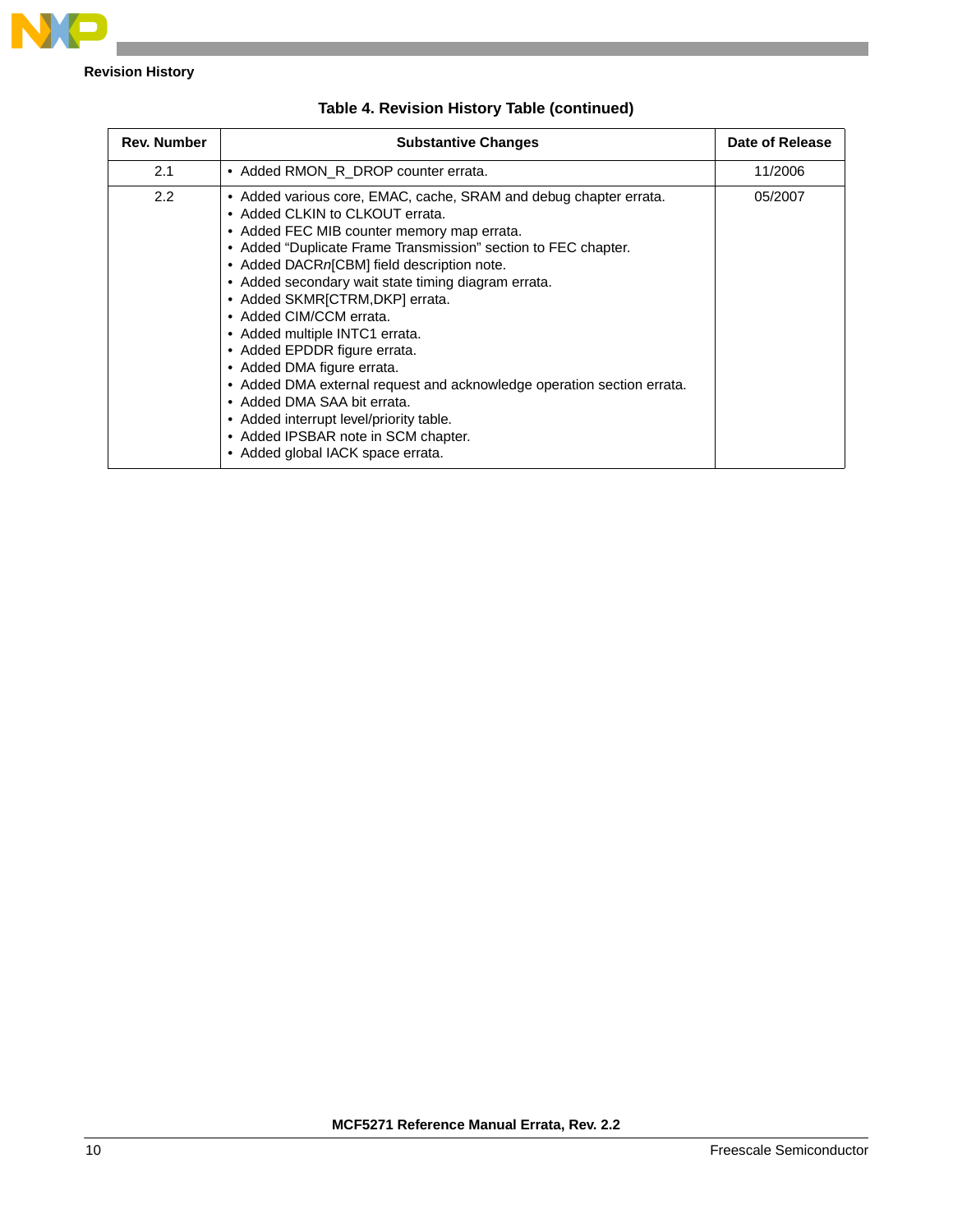

#### **THIS PAGE INTENTIONALLY LEFT BLANK**